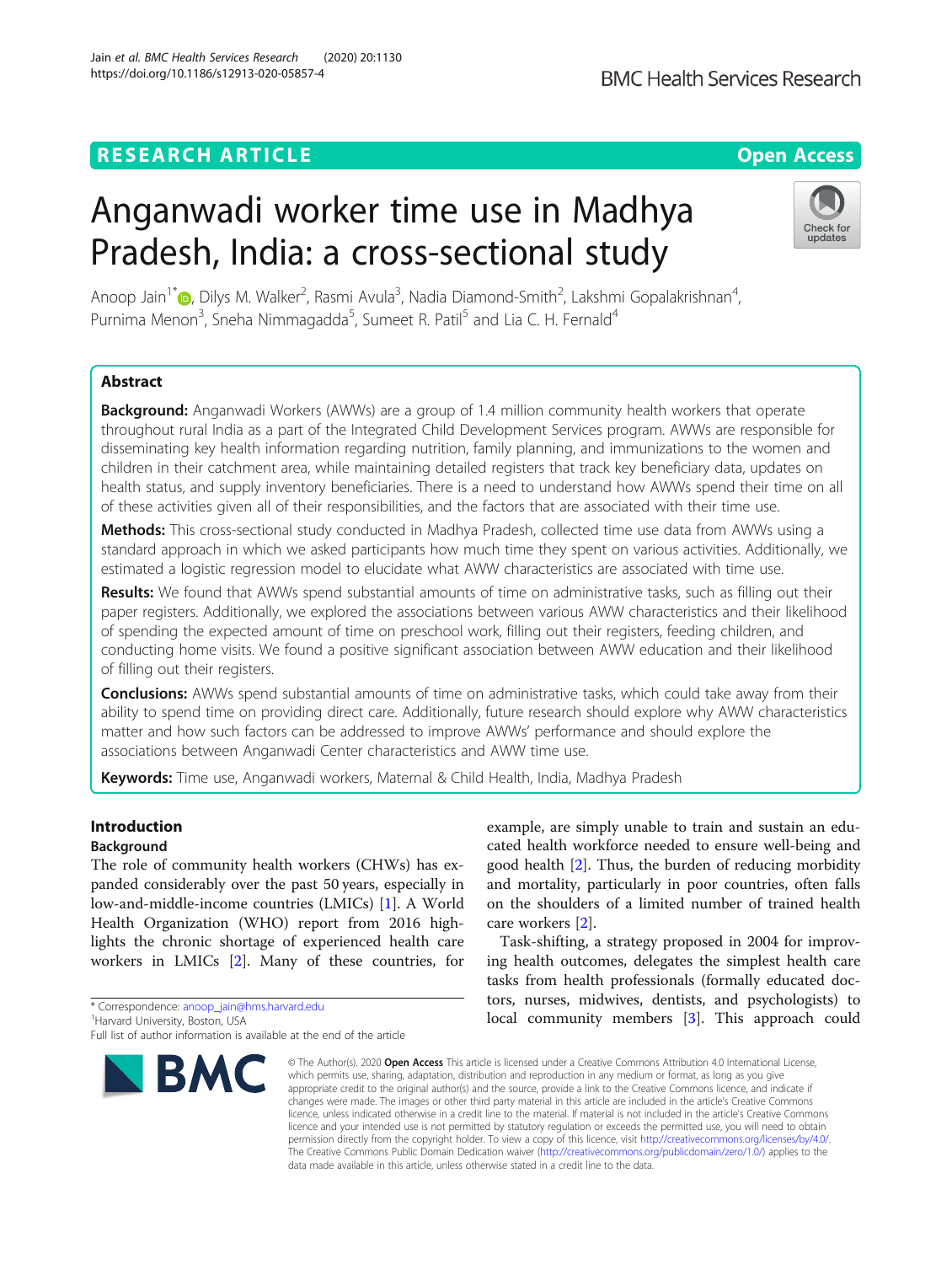reduce the workload on professional health care workers while ensuring that community members have their basic health care needs met. Historically, CHWs perform a far more integral role than simply providing the most basic health services. For example, Kahssay et al. suggest that "the most important developmental or promotional role of the CHW is to act as a bridge between the community and the formal health services in all aspects of health development" [[4\]](#page-7-0). In bridging this gap, CHWs can help ensure that their beneficiaries are receiving the care that they need.

Anganwadi Workers (AWWs) are a group of 1.4 million CHWs that operate throughout rural India as a part of the Integrated Child Development Services (ICDS) program, which has been running since 1975 under the Ministry of Women and Child Development (MWCD). AWWs are based at Anganwadi centers (AWCs), where they provide a variety of services to approximately 800–1000 children under the age of six, and pregnant and lactating mothers [\[5](#page-7-0), [6](#page-7-0)]. AWWs are responsible for disseminating key health information regarding nutrition, family planning, and immunizations to the women and children in their catchment area, while maintaining detailed registers that track key beneficiary data, updates on health status, and supply inventory beneficiaries [[7\]](#page-7-0).

A number of studies have shown the positive impacts made by the ICDS AWW program. For example, one study used data from the 2005–2006 National Family Health Survey and found that ICDS improves linear growth for children from the poorest households [\[8](#page-7-0)]. Another study used data from the Demographic and Health Surveys (DHS) program from the same year and found that 0–2-year-old girls who receive intense supplementary feeding from ICDS are significantly taller than girls not receiving any supplementary feeding [\[9](#page-7-0)]. Reductions in the prevalence of underweight children have also been reported as a result of ICDS [[10](#page-7-0), [11](#page-7-0)]. However, service delivery gaps have also been reported. For example, several studies reported that many AWWs do not provide food to children or nutritional counseling to mothers when they are supposed to  $[12-14]$  $[12-14]$  $[12-14]$ , that home visits are infrequent  $[15]$  $[15]$  $[15]$ , and that the poorest households are often excluded from services [[16](#page-7-0)].

AWWs are not unique in the problems of insufficient time being spent on key activities such as meal provision, health counselling, and home visits. For example, CHWs in a study in Ghana reported spending just only 10% of their daily work time on direct provision of services [[17\]](#page-7-0). Similarly, Mazni et al. found that CHWs in their study in Tanzania spent only 57% of their daily time providing services [\[18\]](#page-7-0). Another study from Tanzania found that while CHWs spent 85% of their time between 9 am and 11 am providing health services, 90% of their time after 2 pm was spent on personal work [[19](#page-7-0)].

A variety of factors could affect the amount of time CHWs, such as AWWs, spend on key activities and their overall performance. For example, a qualitative study conducted with CHWs in Nigeria, Burkina Faso, and Uganda found that while CHWs understood the voluntary nature of their work, they also felt that monetary incentives were critical to providing quality services [\[20](#page-8-0)]. CHWs from another qualitative study in India also reported that their pay was not commensurate with their effort and cited this as a cause of their lack of motivation to perform the duties of their job [[21](#page-8-0)]. A number of other studies report similar findings that the lack of adequate or reliable remuneration leads to job dissatisfaction and stress, which undermines CHW performance [\[22](#page-8-0)–[28](#page-8-0)].

Supervision, defined as a process through which supervisors monitor the work of peripheral workers and provide them with overall management [[29\]](#page-8-0), has also been found to alleviate some of the inefficiencies that stifle health worker productivity [[24,](#page-8-0) [30](#page-8-0)–[32](#page-8-0)]. Supervisor support, in the form of constructive feedback and goal setting, is also key to bolstering health worker productivity [[33\]](#page-8-0). For example, results from a study in Ghana show that the effects of supervision on CHW productivity depend on how supportive the supervisors were [[17](#page-7-0)]. Another study from Mali found that dedicated monthly supervision with feedback tailored to each CHW was as-sociated with gains in CHW productivity [[34\]](#page-8-0).

The purpose of this paper was to build on this prior research using the context of AWWs in Madhya Pradesh, India. Our aims were to 1) describe how much time AWWs report spending on 11 major activities in their day-to-day work,<sup>1</sup> 2) how this reported time deviates from the expected amount of time on the four activities deemed most important by the government (section 2.4.1), and 3) to elucidate what AWW characteristics are associated with AWWs spending the expected amount of time on these four activities. We hypothesized that there would be deviations from expected time spent on activities due to various AWW characteristics such as age and caste, along with the administrative burden placed on AWWs that might affect their time management.

## Methods

#### Study area

This time use study is a part of a larger program evaluation of a mobile health application intervention called intended to improve AWW performance by automating

<sup>1</sup> From here forward, work refers to Anganwadi work, not the household work that AWWs are also likely to be engaged in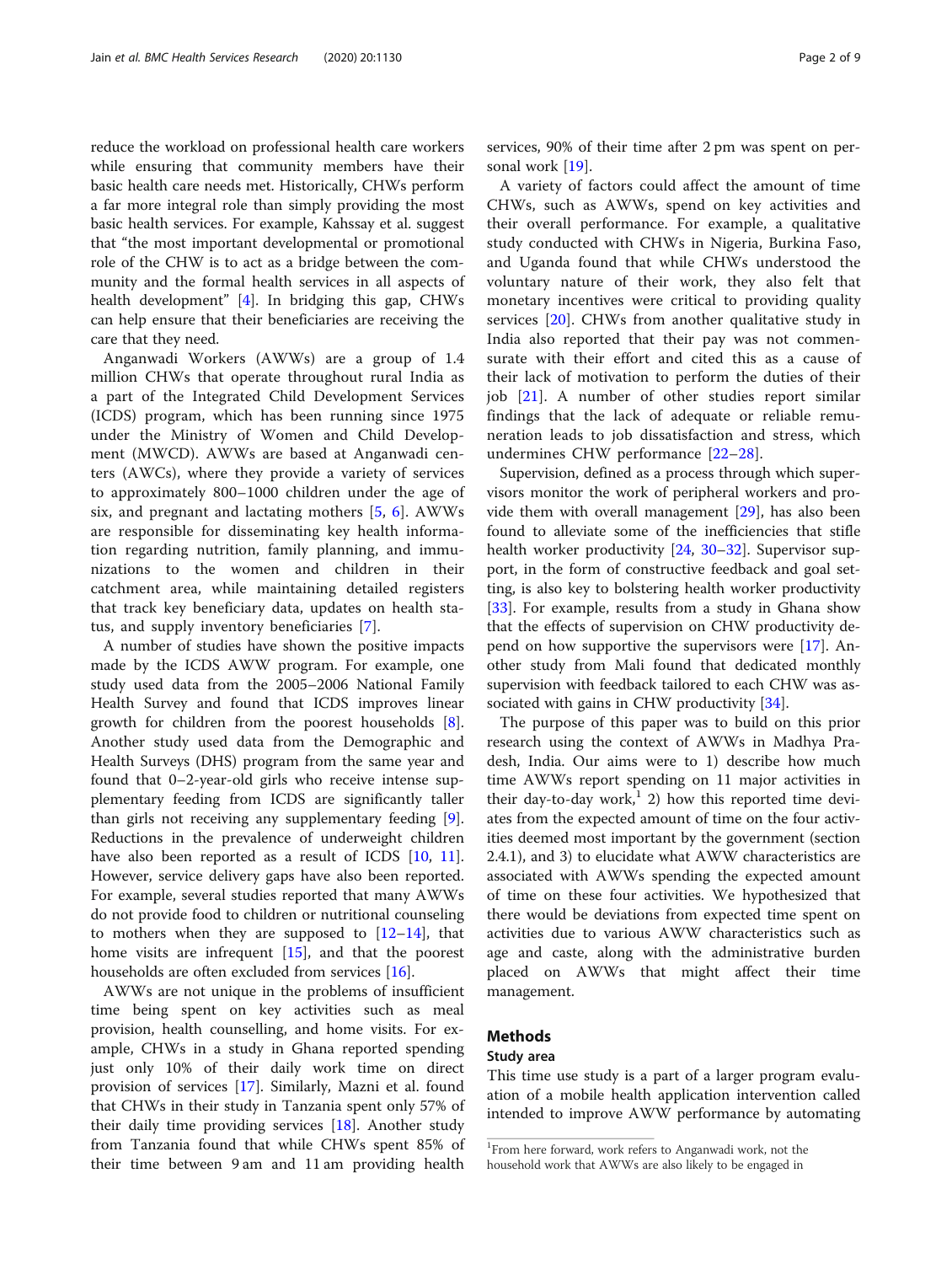<span id="page-2-0"></span>the 11 registers they are required to complete, $2$  providing helpful reminders, and ensuring that they have access to essential resources such as automatic plotting of growth monitoring charts) and educational videos on birth preparedness, complementary feeding, family planning and sanitation. This study took place in Madhya Pradesh, where health care delivery is particularly difficult given the state's geography (over 30% of its land area is covered by forest) [\[35](#page-8-0)]. Additionally, much like other states in India, the private sector dominates in Madhya Pradesh [\[36](#page-8-0)]. Furthermore, Madhya Pradesh has a high burden of under-five mortality at 69 per 1000 live births in 2015, where over 43% of children between the ages of 0–5 are stunted, 55% of pregnant women aged 15–49 are anemic, only 50% of children between the ages of 12–23 months are fully immunized, and only 8.3% of mothers have had full antenatal care [[37\]](#page-8-0).

#### Participants and sampling

Our sample included 554 AWWs from six districts in Madhya Pradesh. These AWWs were a part of the evaluation endline survey, which took place during December 2018 and January 2019. A full description of the evaluation sampling strategy can be found in previously published work [\[38](#page-8-0)]. A full list of AWW characteristics can be found in Table 1.

#### Measurement tool

We collected time use data from AWWs using a standard approach, which has been used in several previous studies. For example, this method has previously been used in the Women's Empowerment in Agriculture survey conducted in Uganda and Bangladesh [\[39](#page-8-0)]. Similarly, Kahneman et al. used a version of stylized questions in their study that examined how 1108 women in the United States spent their time [[40](#page-8-0)]. This is a method that involves asking respondents questions about how much time they spend conducting various activities as opposed to asking respondents how they spent their time in a given time range [[41](#page-8-0)]. Trained interviewers questioned each AWW at the end of the day they visited the center about the time spent conducting each prespecified activity on the day of the interview. For example, AWWs were asked questions such as, "how much time did you spend updating paper registers?" and "how much time did you spend conducting growth monitoring?". Responses were recorded in terms of the number of hours and minutes spent on the activity. Thus, we did not ask respondents to recall what they did in prespecified time intervals.

#### Table 1 AWW Characteristics

| Scheduled Caste       |     |         |
|-----------------------|-----|---------|
|                       | 52  | 9.40%   |
| Scheduled Tribe       | 267 | 48.20%  |
| Other Backwards Class | 126 | 22.70%  |
| General Caste         | 109 | 19.70%  |
| Total                 | 554 | 100.00% |
| $<$ 10 years          | 174 | 31.40%  |
| $10-18$ years         | 242 | 43.70%  |
| $> 19$ years          | 138 | 24.90%  |
| Total                 | 554 | 100.00% |
| Below 11th Grade      | 261 | 47.10%  |
| Above 11th            | 293 | 52.90%  |
| Total                 | 554 | 100.00% |
| $<$ 36 years          | 204 | 36.80%  |
| 36-44 years           | 169 | 30.50%  |
| $>$ 44 years          | 181 | 32.70%  |
| Total                 | 554 | 100.00% |
| Yes                   | 29  | 5.20%   |
| No                    | 525 | 94.80%  |
| Total                 | 554 | 100.00% |
| < 4 members           | 69  | 12.50%  |
| 4-7 members           | 310 | 55.90%  |
| > 7 members           | 175 | 31.60%  |
| Total                 | 554 | 100.00% |
| Yes                   | 463 | 83.60%  |
| <b>No</b>             | 91  | 16.40%  |
| Median                | Min | Max     |
| 17                    | 5   | 29      |
|                       |     |         |

<sup>a</sup>The variable 'Wealth' is an additive measure of 31 unique binary variables, each of which represents a different household asset such as animals and livestock and durable goods

Developing the final list of activities was an iterative process, which began in 2018 with a pilot study. We first shadowed 36 AWWs and noted all of their daily activities, and the amount of time spent doing each one. This pilot study helped us develop a list of 64 key activities that could be grouped in to nine categories. We also used the guidelines issued by the Ministry of Women and Child Development to gain an understanding about the key activities that AWWs are responsible for executing on a daily basis, along with the amount of time that should be spent on these activities [\[42](#page-8-0)].

Informed consent was obtained from all participants before any interviews were conducted. Study protocols have been reviewed and approved by institutional review boards at the University of California, Berkeley (reference number: 2016-08-9092), and the India-based Suraksha Independent Ethics Committee (protocol number:

 $2$ At the time of this survey, none of the AWWs in our sample had given up their paper registers as they were still being used in a backup capacity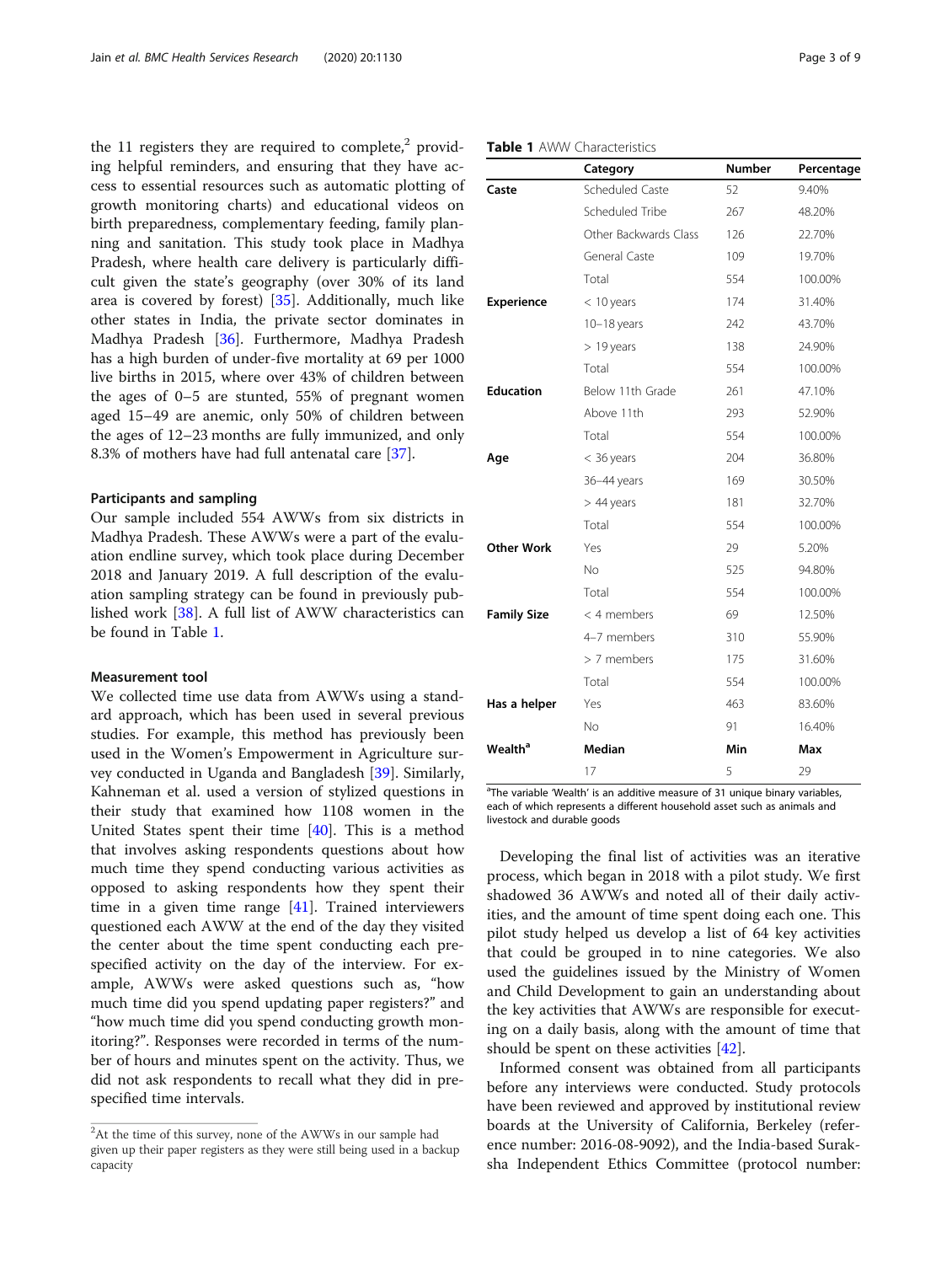| Time Spent On               | Median       | Max | Mean  | <b>Percent of Total Mean Time</b> |
|-----------------------------|--------------|-----|-------|-----------------------------------|
| <b>Home Visits</b>          | 30           | 120 | 32.4  | 9%                                |
| Feeding                     | 60           | 120 | 52.8  | 15%                               |
| Preschool Work <sup>a</sup> | 90           | 240 | 95.3  | 26%                               |
| Paper Register Work         | 47.5         | 180 | 51.1  | 14%                               |
| <b>Updating Mobile App</b>  | $\mathbf{0}$ | 180 | 13.2  | 4%                                |
| Childcare                   | 30           | 180 | 41.4  | 11%                               |
| <b>Growth Monitoring</b>    | $\mathbf{0}$ | 120 | 9.3   | 3%                                |
| <b>Meetings</b>             | $\mathbf{0}$ | 240 | 10.2  | 3%                                |
| <b>Other ICDS Work</b>      | 10           | 240 | 22    | 6%                                |
| <b>Non-ICDS Work</b>        | $\mathbf{0}$ | 270 | 13.2  | 4%                                |
| Resting                     | $\mathbf{0}$ | 210 | 18.5  | 5%                                |
| <b>Total</b>                |              |     | 359.4 |                                   |

**Table 2** Summary of outcome variables (in minutes),  $n = 554$ 

<sup>a</sup>Preschool work refers to the time during the day when the AWW functions as a preschool teacher

2016-08-9092). The trial is registered with the ISRCTN registry [\(https://doi.org/10.1186/ISRCTN83902145\)](https://doi.org/10.1186/ISRCTN83902145).

#### Measures

#### **Outcomes**

We studied eleven outcomes which are the amount of time spent (in minutes) on eleven activities listed in Table 2 based on the self-reports by the AWWs. The Ministry of Women and Child Development (MWCD) have identified the first four activities as the core tasks and have specified the expected amount of time that should be spent on each one. For example, AWWs are expected to spend 60 min conducting home visits, 30 min feeding children at the Anganwadi Centre, 120 min on preschool work, and 30 min on paper registers every day. For each of these four activities, therefore, we created a binary outcome – 1 if an AWW spent the expected time or more on the activity, and 0 otherwise.

#### Independent variables

We modeled AWW caste<sup>3</sup> (tertiles, bottom as reference), age, education (above/below 11th grade), years of experience working as an AWW (tertiles, bottom as reference), whether or not they work another job (yes/no), whether or not they have a helper (yes/no), wealth (additive index of 30 components), and family size as defined as the number of all family members living together (tertiles, bottom as reference). These variables were selected based on our hypotheses about factors that might be associated with the primary outcomes.

#### Analytical approach

The general form of the model that we estimated for understanding what factors (X) are associated with spending the expected amount of time on a core activity was: logit  $(\pi_{ii}) = \beta_0 + \beta_1 X_{ii} + \varepsilon_{ii}$ , where  $\pi_{ii}$  represents the odds for a given outcome for AWW i in village j. We exponentiated our results so that estimates the odds of spending the expected time, or more, on the given activity for all of the independent variables specified above.

#### Results

#### Sample characteristics

Among the 260 AWWs with the mobile application and 294 AWWs without the application in our sample, the largest share belonged to the Scheduled Tribe category (44%) (Table [1](#page-2-0)). In our sample, 36% of AWWs had between 10 and 18 years of experience working as AWWs. There was an even split in educational attainment, and the average age of AWWs in our sample was 40. Furthermore, 94% of the AWWs reported having no other form of work.

#### Overall time use

On average, the AWWs in our sample spent a total of 360 min (6 h) working per day, which is the number of hours AWWs are expected to work (Table 2). The activity that took up the most time during the day was preschool work (26%); AWWs spent the least amount of time attending meetings and on growth monitoring (3% of their total workday on each activity). Home visits accounted for 9% of daily work time, while feeding and paper register work took up 15 and 14% of daily work time, respectively. Other work related to ICDS (opening and closing the AWW, for example) accounted for 6% of daily work time, while 5% of daily work time was spent

<sup>&</sup>lt;sup>3</sup>Scheduled tribe, scheduled caste, other backward class, and general caste are the four broad caste categories used in India's system of affirmative action [[41\]](#page-8-0). We used general caste as the reference category. Historically, scheduled castes and scheduled tribes have been the most marginalized groups in India.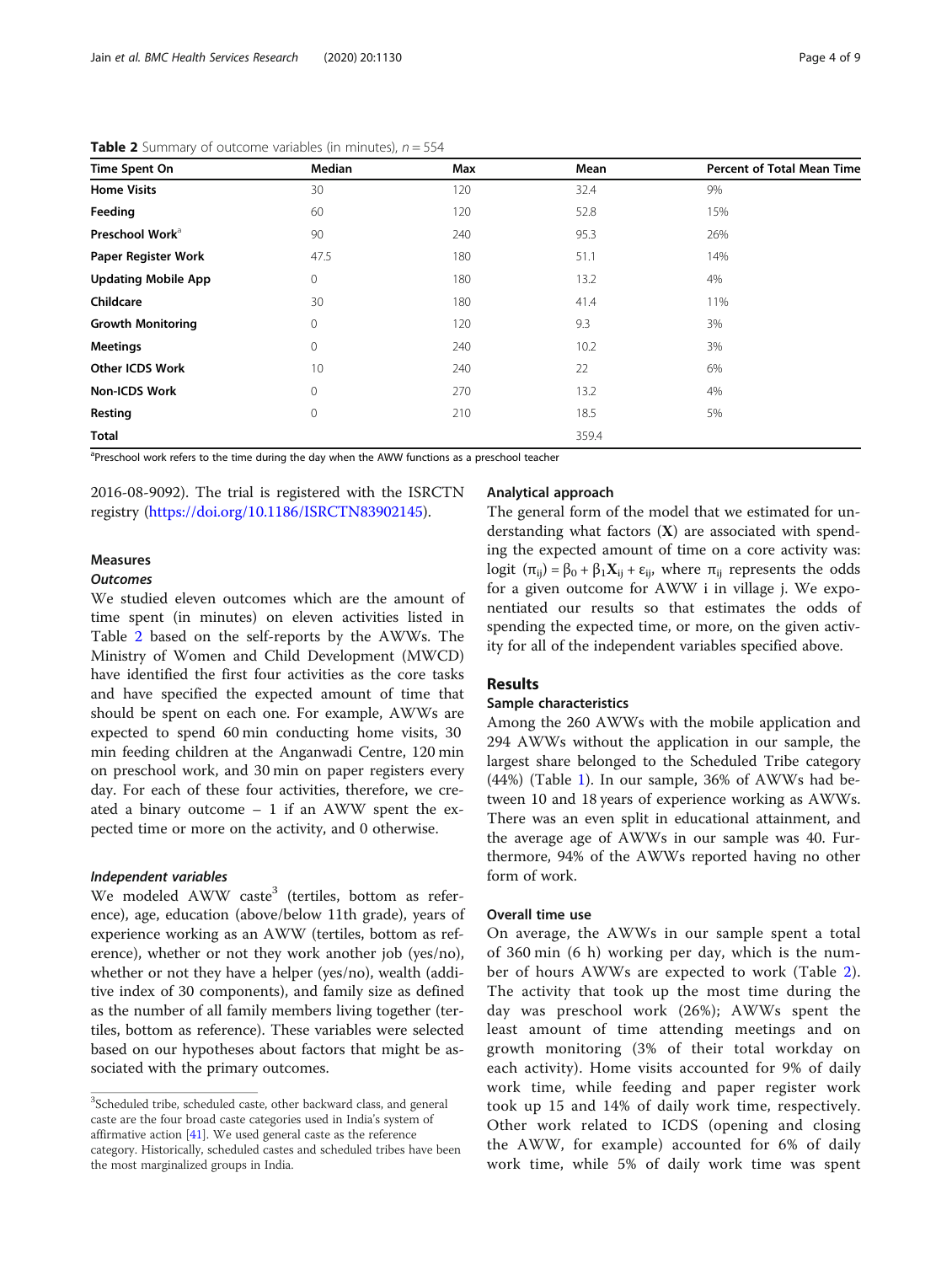resting. Overall, the AWWs in our sample spent a total of 52% of their daily time directly serving children (26% on preschool work, 15% on feeding, and 11% on childcare).

#### Home visits

In our sample, 331 AWWs reported conducting home visits on the day of our data collection. These AWWs reported spending an average of 32 min conducting home visits, which is 28 min less than the expected daily time specified by the government (Table 3). The majority (65%) of AWWs in our sample spent less than the expected amount of daily time conducting home visits. We found that higher odds of spending the expected amount of time or more on home visits was significantly associated with being Scheduled Tribe (odds-ratio: 1.69, 95% CI 0.97, 2.94) after controlling for all other covariates (Table [4](#page-5-0)).

#### Feeding

AWWs in our sample reported spending an average of 52 min on feeding, which is 22 min more than the expected daily time. The majority (90%) of AWWs in our sample spent more than the expected amount of daily time on feeding (Table 3). We did not find any significant associations for feeding.

#### Preschool work

AWWs in our sample reported spending an average of 95 min per day on preschool work, which is 25 min less than the expected daily time. There was a fairly even split between the percent of AWWs who spent below and above the expected amount of daily time on preschool work (55 and 45% respectively) (Table 3). We did not find any significant associations for preschool work.

#### Paper registers

AWWs in our sample reported spending an average of 51 min filling out their paper registers, which is 21 min more than the expected daily time. The majority (83%) of AWWs in our sample spent more than the expected amount of daily time on paper registers (Table 3). We also found AWW from a Scheduled Tribe had lower odds of spending the expected amount of time or more on paper registers (odds-ratio: 0.34, 95% CI 0.14, 0.79) (Table [4](#page-5-0)), after controlling for all other covariates. We found that higher odds of spending the expected amount of time or more on paper registers associated with the AWW having attained above the median level of education (11th grade) (odds-ratio: 2.14, 95% CI 1.22, 3.73) (Table [4](#page-5-0)), after controlling for all other covariates. We did not find any other significant associations for paper registers.

#### **Discussion**

Overall, our findings suggest that caste, education, having helpers and having other jobs were the associated time use. Specifically, our findings show no significant associations between AWW age and the likelihood that they spend the expected amount of time on home visits, feeding, preschool work, or paper register work. Scheduled Caste AWWs were more likely to spend the expected amount of time conducting home visits compared to general caste AWWs but were less likely to spend the expected amount of time on feeding and paper register work than their general caste counterparts. AWWs with helpers were almost twice as likely to spend the expected amount of time on paper register work compared to AWWs without helpers. Furthermore, AWWs who had at least an 11th grade education were more than twice as likely to spend the expected amount of time on paper register work than AWWs with less than an 11th grade education.

Additionally, our results indicate that on average, the AWWs in our sample spent a total of 52% of their daily time directly serving children which is encouraging given that children are a core focus of the ICDS program. However, the AWWs in our sample spent only 9% of their daily work time conducting home visits and 3% of their time on growth monitoring. Conducting home visits, and measuring child height and weight, are essential as they help ensure that children are meeting their growth targets. There are several possible explanations for these findings. For example, AWCs often do not have growth monitoring charts available. In fact, 30 and 21% of AWCs in two separate studies did not have growth charts present, respectively [\[43,](#page-8-0) [44\]](#page-8-0), while 49% of the AWCs in our sample did not have growth charts. Another reason is that AWWs do not measure every day, and thus enumerators may not have visited a given AWW the day she was supposed to conduct child measurements. Similarly, AWWs may not have been

**Table 3** Percent of AWWs that spent expected daily time on home visits, feeding, preschool work, and paper registers

| <b>Activity</b>       | <b>Expected daily time (mins)</b> | <b>Percent below</b> | Percent above |  |
|-----------------------|-----------------------------------|----------------------|---------------|--|
| Home visits           | 60                                | 65.7%                | 34.3%         |  |
| Feeding               | 30                                | 10.3%                | 89.7%         |  |
| <b>Preschool work</b> | 120                               | 54.9%                | 45.1%         |  |
| Paper registers       | 30                                | 17%                  | 83%           |  |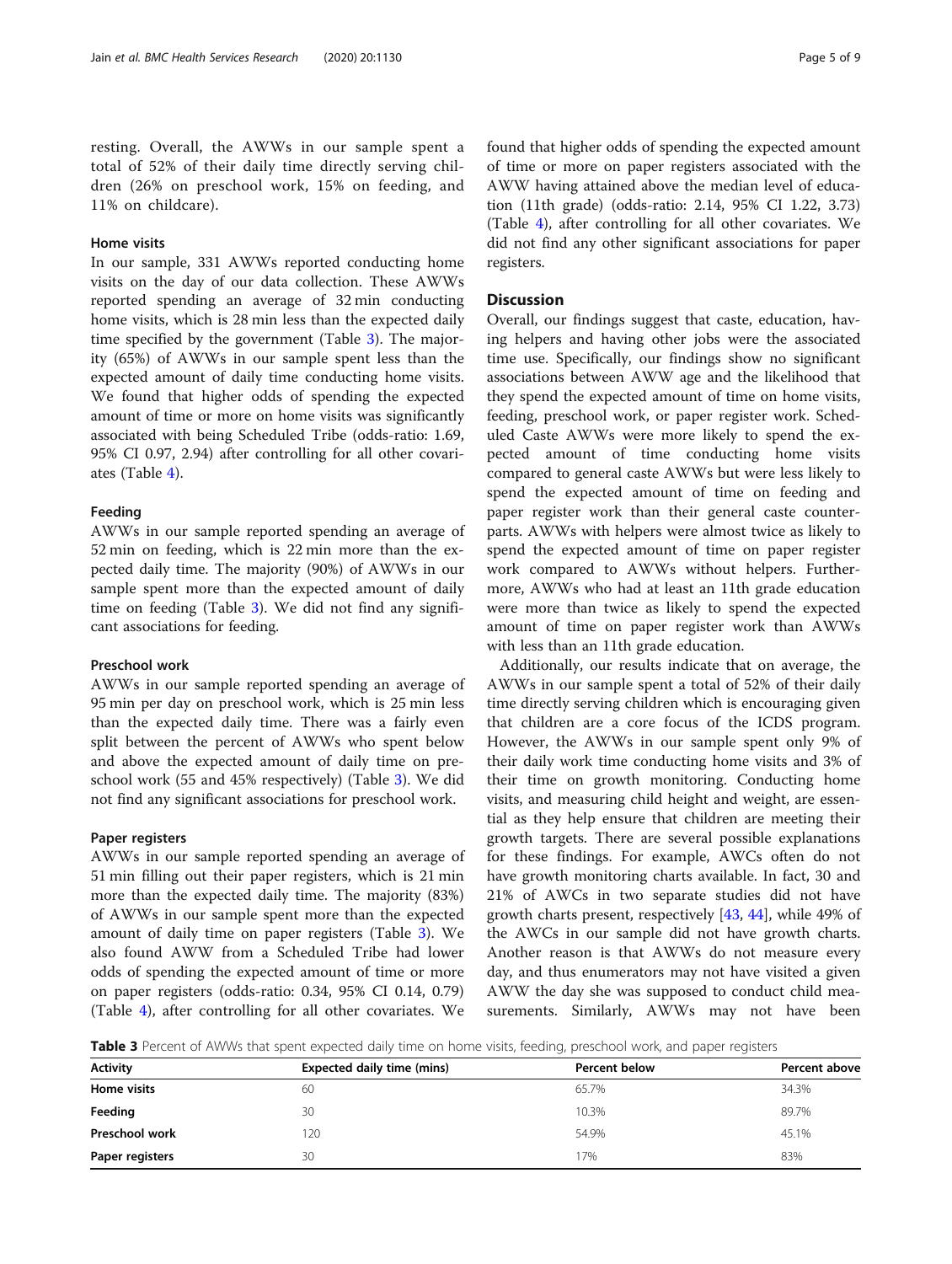#### <span id="page-5-0"></span>Table 4 Regression results<sup>a</sup>

|                              | <b>Home Visits</b> | Feeding       | <b>Preschool Work</b> | Paper Register Work |
|------------------------------|--------------------|---------------|-----------------------|---------------------|
| <b>Scheduled caste</b>       | 1.84               | 4.08          | 0.81                  | 0.65                |
|                              | (0.87, 3.89)       | (0.49, 34.2)  | (0.39, 1.65)          | (0.21, 2.01)        |
| Scheduled tribe              | $1.69*$            | $0.48*$       | 0.76                  | $0.34***$           |
|                              | (0.97, 2.94)       | (0.20, 1.11)  | (0.46, 1.28)          | (0.14, 0.79)        |
| Other backward class         | 1.17               | 1.48          | 0.81                  | 0.96                |
|                              | (0.64, 2.13)       | (0.52, 4.25)  | (0.47, 1.41)          | (0.35, 2.58)        |
| Above 11th grade             | 1.26               | 0.75          | 1.29                  | $2.13***$           |
|                              | (0.84, 1.82)       | (0.39, 1.44)  | (0.87, 1.91)          | (1.22, 3.73)        |
| 36-44 years old              | 1.12               | 0.78          | 1.29                  | 1.59                |
|                              | (0.69, 1.83)       | (0.36, 1.68)  | (0.81, 2.05)          | (0.82, 3.08)        |
| Above 44 years old           | 1.43               | 0.65          | 1.10                  | 1.06                |
|                              | (0.80, 2.53)       | (0.26, 1.62)  | (0.64, 1.92)          | (0.52, 2.18)        |
| 10-18 years of experience    | 1.45               | 1.35          | 0.82                  | 1.37                |
|                              | (0.87, 2.42)       | (0.61, 2.96)  | (0.51, 1.33)          | (0.69, 2.74)        |
| Above 19 years of experience | 1.13               | 1.58          | 0.81                  | 0.95                |
|                              | (0.59, 2.14)       | (0.57, 4.38)  | (0.44, 1.49)          | (0.41, 2.16)        |
| Other work                   | 1.70               | 2.61          | 0.45                  | 1.03                |
|                              | (0.78, 3.73)       | (0.34, 20.21) | (0.19, 1.05)          | (0.32, 3.27)        |
| Wealth                       | 0.97               | 1.02          | 1.03                  | 0.96                |
|                              | (0.92, 1.02)       | (0.94, 1.11)  | (0.98, 1.09)          | (0.89, 1.02)        |
| 4-7 family members           | 1.24               | 1.18          | 1.05                  | 0.76                |
|                              | (0.68, 2.25)       | (0.48, 2.92)  | (0.61, 1.82)          | (0.34, 1.70)        |
| Above 7 family members       | 1.45               | 1.20          | 1.23                  | 0.89                |
|                              | (0.76, 2.77)       | (0.45, 3.21)  | (0.67, 2.26)          | (0.37, 2.14)        |
| Has helper                   | 0.78               | 1.09          | 1.13                  | $1.84***$           |
|                              | (0.48, 1.28)       | (0.53, 2.25)  | (0.69, 1.81)          | (1.03, 3.25)        |
| Constant                     | 0.34               | $7.19***$     | 0.46                  | $8.19***$           |
|                              | (0.09, 1.23)       | (1.01, 51.48) | (0.14, 1.53)          | (1.44, 46.69)       |
| <b>Observations</b>          | 554                | 554           | 554                   | 554                 |

<sup>a</sup>Multivariate logistic regression results

(95% CI))

\*\*\*  $p < 0.01$ , \*\*  $p < 0.05$ , \*  $p < 0.1$ 

required to conduct any home visits on the day enumerators visited them; ICDS has also issued guidelines on when children, and pregnant and lactating mothers need to be visited at home and AWWs often group multiple visits on a single day as per this schedule.

Furthermore, 83% of the AWWs in our sample reported spending more than the expected amount of time on filling out paper registers. This could be an indication of the fact that the expected amount of time that AWWs should spend on activities such as paper registers could be unrealistic, especially given the fact that each AWW is typically responsible for serving approximately 1000 beneficiaries [[43](#page-8-0)] and maintaining eleven registers. Spending so much time on completing registers is also evidence of how CHWs often feel compelled to spend

time reporting and evaluating in order to help produce 'numerical narratives' to demonstrate successful public health programs as imagined by their superiors [\[44](#page-8-0)]. Such stringent reporting guidelines and requirements have been found to undermine an AWW's ability to engage in activities that would help them develop a thorough understanding of the health needs of their beneficiaries (via activities such as home visits, for example) [[45\]](#page-8-0). The reporting requirements in the context of this study were further compounded by the fact that AWWs equipped with the mobile application were also required to use paper registers as a failsafe.

Various AWW characteristics were associated with the amount of time that they spend on essential activities such as home visits, feeding children, register work, and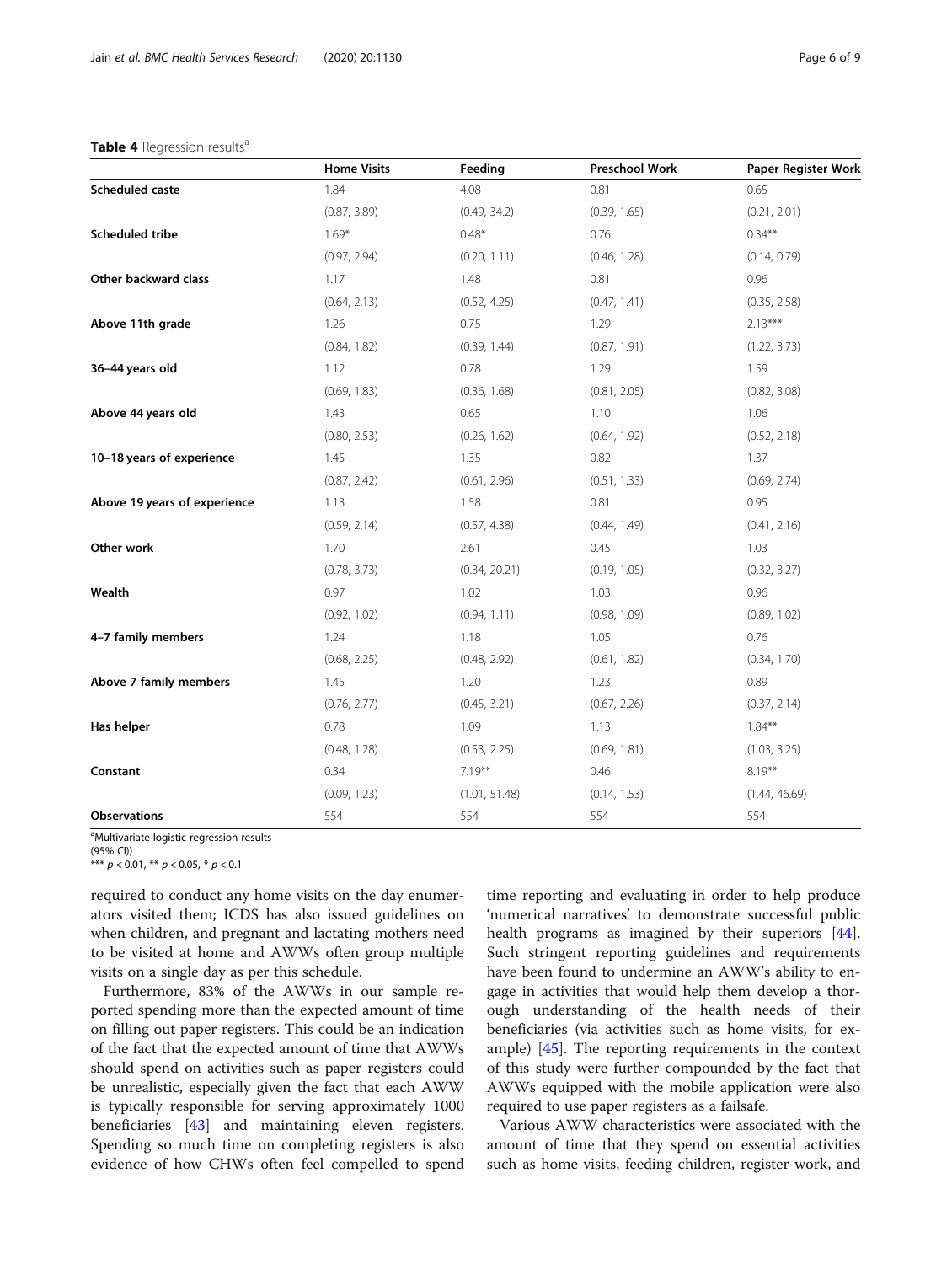preschool work. For example, AWW caste is a complex concept because it relates to social marginalization, educational qualifications, as well as socio-economic status. Stifled educational opportunities early in life could explain why low caste AWWs spend less time filling out paper registers than higher caste AWWs. Additionally, caste divisions within a community could undermine an AWWs ability to perform her job (if she is of low caste) [[46\]](#page-8-0). Perhaps this could help explain why the Scheduled Tribe (historically marginalized group) AWWs in our study are less likely to spend the expected amount of time on feeding. Perhaps, they serve smaller population than general caste AWWs and thus spend less time doing paper register work when compared to general caste AWWs. On the other hand, Scheduled Tribe AWWs spent much more time on home visits perhaps because they serve tribal areas which can be spread out requiring more travel time. The focus of this study was not to identify how caste or other socio-economics characteristics play a role in AWW performance and we don't have substantive data to explore such reasons further. However, this can be a useful future research area.

Additionally, AWWs in some parts of India have reported significant stress and job dissatisfaction [[47\]](#page-8-0), and often complain about being overworked, job insecurity, and the lack of proper AWC infrastructure [[48,](#page-8-0) [49](#page-8-0)]. These factors, coupled with the fact that AWWs often report delays in being paid their salaries [[50\]](#page-8-0) could undermine an AWW's motivation to spend adequate amounts of time performing her duties, and thus their impact. In fact, performance pay for AWWs has been found to significantly reduce underweight prevalence, thus demonstrating that AWWs perform better when they are paid appropriately  $[51]$  $[51]$  $[51]$ . The fact that AWW salaries are delayed might also be why some AWWs have to take up other jobs, which could explain why they are able to spend less time performing key tasks such as preschool work. This also raises the question about the extent to which the tasks performed by other groups of CHWs in India, such as Auxiliary Nurse-Midwifes and Accredited Social Health Workers and AWW helpers (95% of AWWs in our sample reported having a helper) might complement the work performed by AWWs. Our study only included AWWs, but ANMs, ASHAs, and helpers could be making up for work not done by AWWs in a given village, something that should be further studied.

There are several limitations to this study. First, as noted above, we collected data about how AWWs spent their time during one presumably representative day with no direct observation. This approach is prone to error given that it is asking respondents to recall how much time they spent on various activities, pointing to a flaw in self-reported data [\[52](#page-8-0)]. Furthermore, self-

reported data could be problematic given top down reporting pressures, which have been found to create a drive for 'right' numbers leading to inaccurate reporting [[53\]](#page-8-0) Next, our outcomes were constructed as binary variables, indicating only whether an AWW spent above or below the expected amount of time on an activity. This approach did not capture whether or not the AWWs interviewed felt as though they had completed their necessary tasks of the day, the efficiency with which tasks were executed, or their motivation to complete a task, which could also influence time spent on activities. At a certain point, spending too much or too little time on an activity might be problematic. Spending too much time could take away from an AWW's ability to spend time on other essential tasks, while not spending enough time on certain tasks could be associated with poor outcomes. Therefore, time use, while useful, is not necessarily a performance metric. Additionally, our survey did not capture data about AWW duties and responsibilities in her own home. AWWs with a greater burden of responsibilities in their own homes might be less able to spend the expected amount of time on their duties in the AWC. It is also unclear whether the government's recommendations for expected time to be spent per activity are based in evidence. Our results show that perhaps future research is needed to better understand the appropriate amounts of times that should be spent on activities. Finally, we only collected data from each respondent for 1 day due to logistical constraints. However, it is more common to collect at least 2 days' worth of data for reliability issues, and in order to capture data on less frequently occurring activities [\[41](#page-8-0)]. In the context of this study, this meant that we only collected time use data on home visits from 331 AWWs.

Despite these limitations, to our knowledge, this is perhaps the only study which has looked at how AWWs spend their time in a diverse sample of more than 400 villages from six districts and assessed their time use against government guidelines. We have also identified that certain AWW socio-demographic characteristics are strongly associated with their time-use outcomes which can guide future research, to study how and why they matter, or direct training and AWW support efforts.

### Conclusion

Overall, we find that AWWs spend a big share of their work time on filling out their paper registers even when a smartphone-based application is available, and they had been given the option to not use the paper registers. This could take away from their ability to spend the expected amount of time conducting home visits, and thus serving adolescent girls, pregnant women, and lactating mothers, and is something that can be addressed by the government. Second, we find that the current guidelines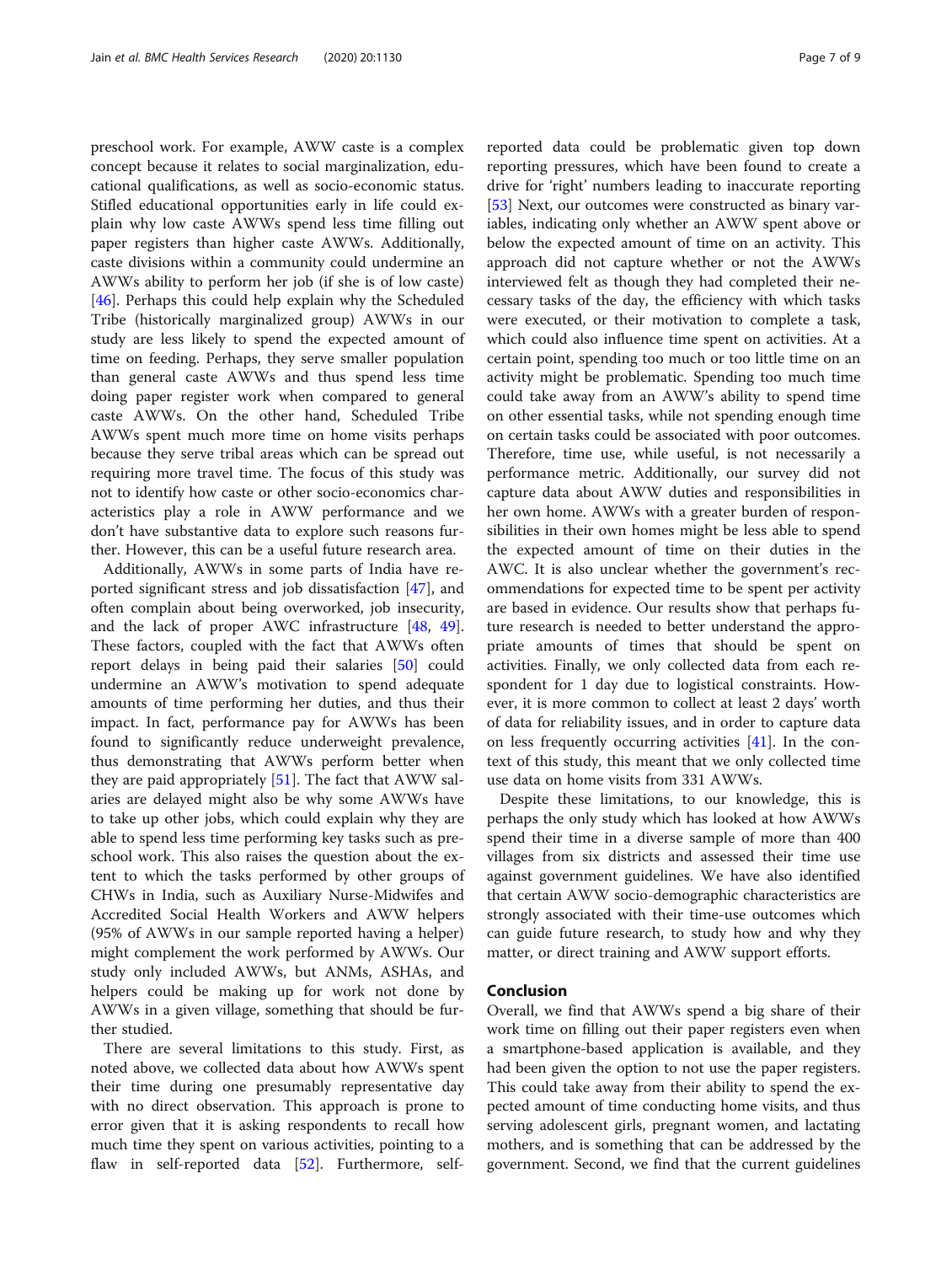<span id="page-7-0"></span>on expected time spent on core tasks may need to be revised to better account for the work realities of AWWs. For example, conducting home-visits every-day is not even needed as per ICDS's own home-visit schedule and AWWs can combine multiple visits on a single day to save on travel time. Perhaps a newer set of guidelines that recognize varied work conditions faced by the AWWs and provide guidance and training resource on how to effectively plan and manage daily workload would be a useful resource, especially as the paper registers are phased out across the country. Additionally, ICDS should ensure that AWCs are equipped with all the necessary supplies and tools for AWWs to perform their tasks. For example, if AWWs had reliable access to records from the mobile application, they may not have needed to also maintain paper registers as a failsafe. Finally, immutable characteristics such as caste are significant predictors of an AWW's ability to spend the expected amount of time on various activities. Future research can explore why these characteristics matter and how such factors can be addressed to improve AWWs' performance.

#### Abbreviations

AWWs: Anganwadi workers; CHWs: Community health workers; LMICs: Lowand-middle-income countries; WHO: World Health Organization; ICDS: Integrated Child Development Services; MWCD: Ministry of Women and Child Development; AWCs: Anganwadi Centers; DHS: Demographic and Health Surveys

#### Acknowledgements

The authors would like to acknowledge all of the Anganwadi Workers and data collectors who made this study possible.

#### Authors' contributions

AJ - Conceptualization, formal analysis, writing (original draft), writing (reviewing & editing); DW - writing (original draft), writing (reviewing & editing); RA - writing (reviewing & editing); NDS - writing (reviewing & editing); LG - writing (reviewing & editing); PM - writing (reviewing & editing); SN - writing (reviewing & editing); SRP - writing (reviewing & editing); LCHF - Conceptualization, formal analysis, writing (original draft), writing (reviewing & editing). All authors have read and approved the manuscript.

#### Funding

This study is funded by Grant No. OPP1158231 from the Bill and Melinda Gates Foundation (BMGF) to the University of California, San Francisco and University of California, Berkeley. BMGF funded the larger CAS intervention evaluation, and provided support in the scale up of the CAS\_ICDS program.

#### Availability of data and materials

The datasets analyzed during the current study are not publicly available given that the research team has not completed its analysis but are available from the corresponding author on reasonable request.

#### Ethics approval and consent to participate

Informed written consent was obtained from all participants before any interviews were conducted. Study protocols have been reviewed and approved by institutional review boards at the University of California, Berkeley (reference number: 2016-08-9092), and the India-based Suraksha Independent Ethics Committee (protocol number: 2016-08-9092).

#### Consent for publication

Not applicable.

#### Competing interests

The authors declare that they have no competing interests.

#### Author details

<sup>1</sup> Harvard University, Boston, USA. <sup>2</sup> University of California San Francisco, San Francisco, USA. <sup>3</sup>International Food Policy Research Institute, Washington, DC, USA. <sup>4</sup>University of California Berkeley, Berkeley, USA. <sup>5</sup>NEERMAN, Center for Causal Research and Impact Evaluation, Mumbai, India.

#### Received: 12 March 2020 Accepted: 22 October 2020 Published online: 07 December 2020

#### References

- 1. Pallas SW, Minhas D, Pérez-Escamilla R, Taylor L, Curry L, Bradley EH. Community health workers in low- and middle-income countries: what do we know about scaling up and sustainability? Am J Public Health. 2013; 103(7):e74–82. [https://doi.org/10.2105/AJPH.2012.301102.](https://doi.org/10.2105/AJPH.2012.301102)
- 2. WHO. Global strategy on human resources for health: workforce 2030. Geneva: World Health Organization; 2016.
- 3. JLI. Human resources for health. Overcoming the crisis. Cambridge: Global Health Initiative/Harvard UniversityPress; 2004.
- 4. Kahssay H, Taylor M, Berman P. Community health workers: the way forward. Geneva: World Health Organization; 1998.
- 5. Rao N, Kaul V. India's integrated child development services scheme: challenges for scaling up. Child Care Health Dev. 2018;44:31–40.
- 6. Gragnolati M, Bredenkamp C, Gupta MD, et al. ICDS and persistent Undernutrition: strategies to enhance the impact. Econ Polit Wkly. 2006;41: 1193–201.
- 7. USAID. Case studies of large-scale community health worker programs; 2014.
- 8. Kandpal E. Beyond average treatment effects: distribution of child nutrition outcomes and program placement in India's ICDS. World Dev. 2011;39(8): 1410–21. <https://doi.org/10.1016/j.worlddev.2010.12.013>.
- 9. Jain M. India's struggle against malnutrition—is the ICDS program the answer? World Dev. 2015;67:72–89. [https://doi.org/10.1016/j.worlddev.2014.](https://doi.org/10.1016/j.worlddev.2014.10.006) [10.006](https://doi.org/10.1016/j.worlddev.2014.10.006).
- 10. Mittal N, Meenakshi JV. Utilization of ICDS services and their impact on child health outcomes: evidence from three east Indian states; 2015. Delhi School of Economics. Centre for Development Economics Working Paper 247 (October, 46 pages).
- 11. Deolalikar AB. Attaining the millennium development goals in India: reducing infant mortality, child malnutrition, gender disparities, and hungerpoverty, and increasing school enrollment and completion. New Delhi: Oxford University Press; 2005.
- 12. Hungama Report. Hungama: Fighting Hunger & Malnutrition. Naandi Foundation; 2011.
- 13. Chaturvedi S, Ramji S, Arora NK, Rewal S, Dasgupta R, Deshmukh V. Timeconstrained mother and expanding market: emerging model of undernutrition in India. BMC Public Health. 2016;16(1). [https://doi.org/10.1186/](https://doi.org/10.1186/s12889-016-3189-4) [s12889-016-3189-4.](https://doi.org/10.1186/s12889-016-3189-4)
- 14. Gragnolati M, Bredenkamp C, Shekar M, Das Gupta M, Lee Y-K. India's undernourished children: a call for reform and action; 2006. [https://doi.org/](https://doi.org/10.1596/978-0-8213-6587-8) [10.1596/978-0-8213-6587-8.](https://doi.org/10.1596/978-0-8213-6587-8)
- 15. Kapil U. Integrated child development services (ICDS) scheme: a program for holistic development of children in India. Indian J Pediatr. 2002;69(7): 597–601. <https://doi.org/10.1007/BF02722688>.
- 16. Chakrabarti S, Raghunathan K, Alderman H, Menon P, Nguyen P. India's integrated child development services programme; equity and extent of coverage in 2006 and 2016. Bull World Health Organ. 2019;97(4):270–82. [https://doi.org/10.2471/BLT.18.221135.](https://doi.org/10.2471/BLT.18.221135)
- 17. Frimpong JA, Helleringer S, Awoonor-Williams JK, Yeji F, Phillips JF. Does supervision improve health worker productivity? Evidence from the upper east region of Ghana: does supervision improve health worker productivity? Tropical Med Int Health. 2011;16(10):1225–33. [https://doi.org/10.1111/j.1365-](https://doi.org/10.1111/j.1365-3156.2011.02824.x) [3156.2011.02824.x.](https://doi.org/10.1111/j.1365-3156.2011.02824.x)
- 18. Manzi F, Schellenberg JA, Hutton G, Wyss K, Mbuya C, Shirima K, et al. Human resources for health care delivery in Tanzania: a multifaceted problem. Hum Resour Health. 2012;10(1). [https://doi.org/10.1186/1478-4491-](https://doi.org/10.1186/1478-4491-10-3) [10-3](https://doi.org/10.1186/1478-4491-10-3).
- 19. Tani K, Stone A, Exavery A, Njozi M, Baynes CD, Phillips JF, et al. A time-use study of community health worker service activities in three rural districts of